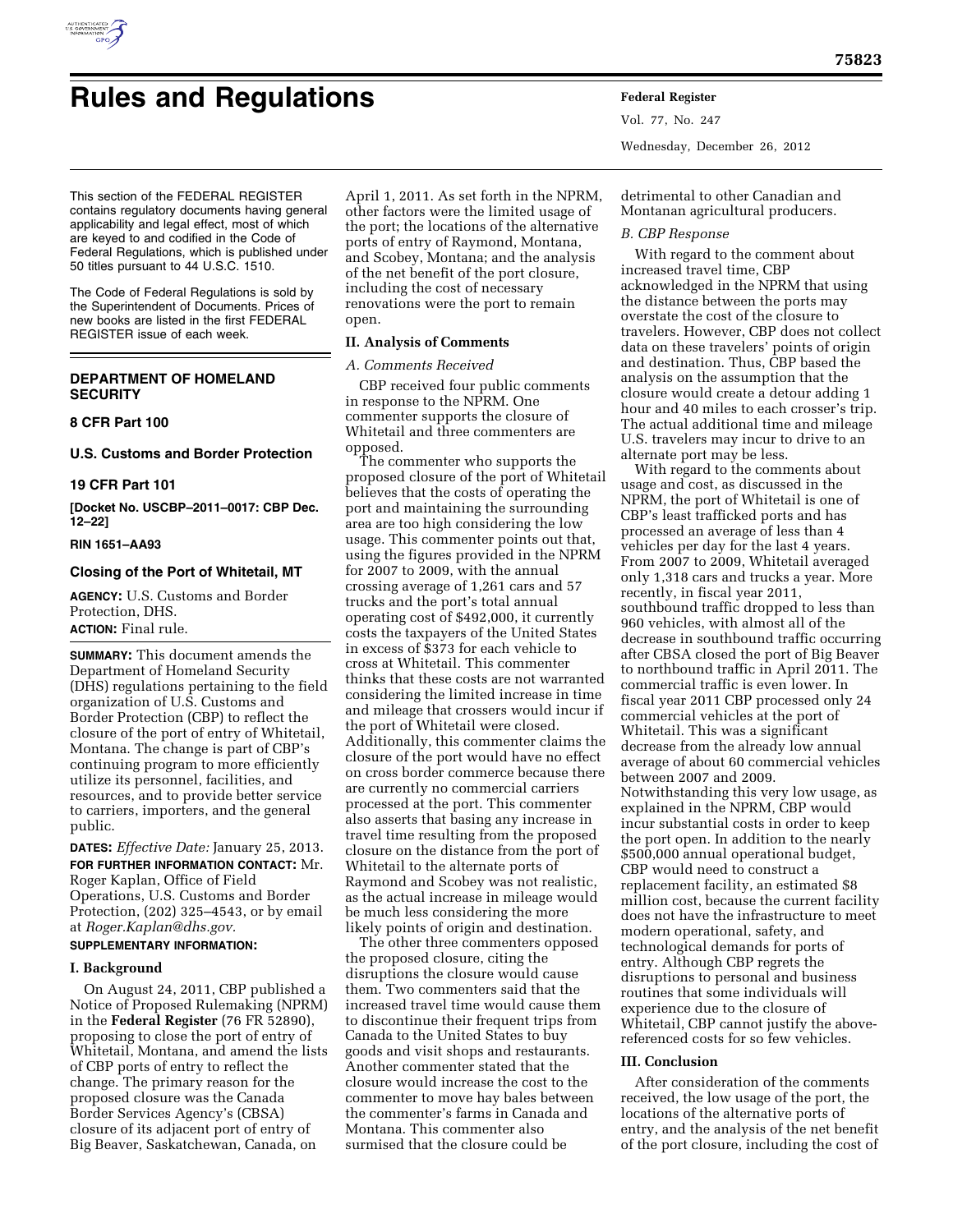necessary renovations were the port to remain open, CBP is closing the port of entry of Whitetail, Montana. The lists of CBP ports of entry at 8 CFR 100.4(a) and 19 CFR 101.3(b)(1) are being amended to reflect the change.

CBP is working with the Montana Department of Transportation and CBSA to identify the permanent barrier and signage necessary to prevent entry and reroute traffic to nearby ports of entry. CBP expects that any impact on the environment and any costs incurred for this purpose will be minimal. If necessary, CBP will conduct appropriate environmental studies in the course of decommissioning and prior to facility demolition.

## **IV. Congressional Notification**

On September 28, 2010, the Commissioner of CBP notified Congress of CBP's intention to close the port of entry at Whitetail, Montana, fulfilling the congressional notification requirements of 19 U.S.C. 2075(g)(2) and section 417 of the Homeland Security Act (6 U.S.C. 217).

## **V. Regulatory Requirements**

#### *A. Signing Authority*

The signing authority for this document falls under 19 CFR 0.2(a). Accordingly, this final rule is signed by the Secretary of Homeland Security.

# *B. Executive Orders 12866 and 13563*

This rule is not a significant regulatory action under Executive Order 12866, as supplemented by Executive Order 13563, and has not been reviewed by the Office of Management and Budget under that order. Nevertheless, CBP provided its assessment of the benefits and costs of this regulatory action in the NPRM and CBP adopts the NPRM's economic analysis for this final rule without any change.

In summary, if the port of entry of Whitetail, Montana remained open, it would need significant renovation to meet current safety and security standards, which CBP estimates would cost approximately \$8 million. Whitetail also costs CBP approximately \$500,000 in yearly operating expenses to pay for staff and utilities. If Whitetail closed, travelers would need to find an alternative crossing. As alternative crossings would require travelers to travel additional miles, CBP estimates travelers would incur an additional \$104,000 annually in additional driving time and mileage costs if the Whitetail crossing was not available. In addition, if Whitetail was closed, CBP would incur a onetime cost of \$158,000 in closure expenses. Thus, the net benefit

of the Whitetail closure is about \$8.2 million the first year and \$396,000 each year after that.

# *C. Regulatory Flexibility Act*

The Regulatory Flexibility Act (5 U.S.C. 601 *et seq.*) requires federal agencies to examine the impact a rule would have on small entities. A small entity may be a small business (defined as any independently owned and operated business not dominant in its field that qualifies as a small business per the Small Business Act); a small notfor-profit organization; or a small governmental jurisdiction (locality with fewer than 50,000 people).

Because CBP does not collect data on the number of small businesses that use the port of Whitetail, we cannot estimate how many would be affected by this rule. However, an average of less than four vehicles crossed into the United States at Whitetail each day even before closure of the Canadian port of Big Beaver further reduced traffic. Commercial traffic is even lower—an average of fewer than 60 commercial vehicles crossed at Whitetail each year from 2007 to 2009, with only 24 commercial vehicles crossing in fiscal year 2011. The assessment of the benefits and costs of this regulatory action included in the NPRM concluded that the total cost of the rule to the public is about \$104,000 a year, even assuming the longest possible detour for all traffic. DHS does not believe that this cost rises to the level of a significant economic impact. DHS thus believes that this rule will not have a significant economic impact on a substantial number of small entities. DHS did not receive any comments contradicting this finding. Accordingly, DHS certifies that this rule will not have a significant economic impact on a substantial number of small entities.

## *D. Unfunded Mandates Reform Act of 1995*

This rule will not result in the expenditure by State, local, and tribal governments, in the aggregate, or by the private sector, of \$100 million or more in any one year, and it will not significantly or uniquely affect small governments. Therefore, no actions are necessary under the provisions of the Unfunded Mandates Reform Act of 1995.

#### *E. Executive Order 13132*

The rule will not have substantial direct effects on the States, on the relationship between the National Government and the States, or on the distribution of power and responsibilities among the various

levels of government. Therefore, in accordance with section 6 of Executive Order 13132, this rule does not have sufficient federalism implications to warrant the preparation of a federalism summary impact statement.

#### **List of Subjects**

## *8 CFR Part 100*

Organization and functions (Government agencies).

#### *19 CFR Part 101*

Customs duties and inspection, Customs ports of entry, Exports, Imports, Organization and functions (Government agencies).

#### **Amendments to DHS Regulations**

For the reasons set forth above, DHS amends part 100 of title 8 of the Code of Federal Regulations and part 101 of title 19 of the Code of Federal Regulations as set forth below.

## **8 CFR CHAPTER 1—AMENDMENTS**

## **PART 100—STATEMENT OF ORGANIZATION**

■ 1. The authority citation for part 100 continues to read as follows:

**Authority:** 8 U.S.C. 1103; 8 CFR part 2.

#### **§ 100.4 [Amended]**

 $\blacksquare$  **2.** The list of ports in § 100.4(a) is amended by removing ''Whitetail, MT'' from the list of Class A ports of entry under District No. 30—Helena, Montana.

## **19 CFR CHAPTER 1—AMENDMENTS**

## **PART 101—GENERAL PROVISIONS**

■ 3. The general authority citation for part 101 and the specific authority citation for section 101.3 continue to read as follows:

**Authority:** 5 U.S.C. 301; 19 U.S.C. 2, 66, 1202 (General Note 3(i), Harmonized Tariff Schedule of the United States), 1623, 1624, 1646a.

Sections 101.3 and 101.4 also issued under 19 U.S.C. 1 and 58b;

#### \* \* \* \* \*

## **§ 101.3 [Amended]**

 $\blacksquare$  4. The list of ports in § 101.3(b)(1) is amended by removing, under the state of Montana, the entry ''Whitetail'' from the ''Ports of entry'' column and removing the corresponding entry ''E.O. 7632, June 15, 1937 (2 FR 1245).'' from the ''Limits of port'' column.